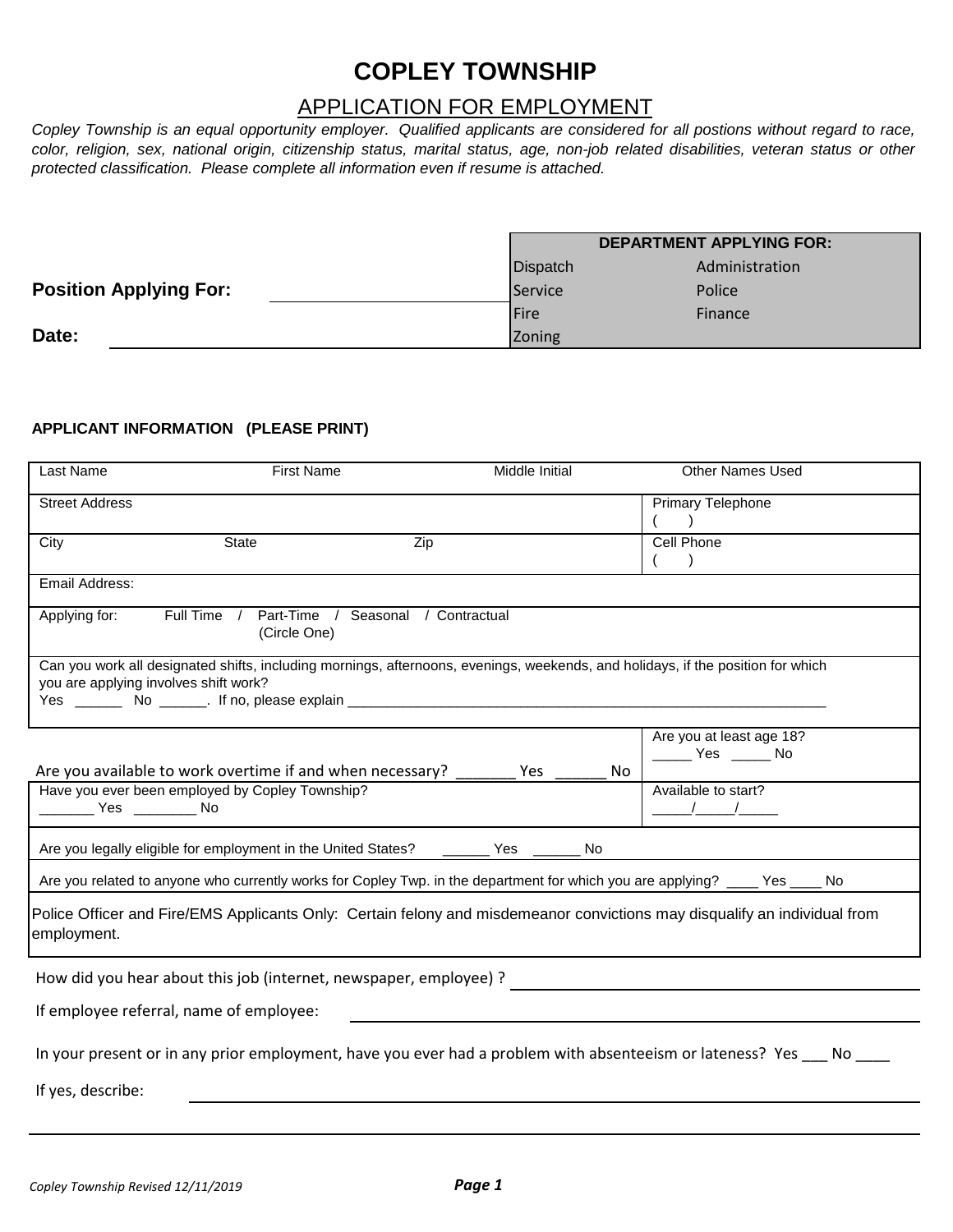Please state your job related special skills, training and qualifications for the position you are seeking. Include foreign languages in which you are fluent:

| To the best of your knowledge, are you able to perform the required duties of the specific job for which you are applying |     |    |  |
|---------------------------------------------------------------------------------------------------------------------------|-----|----|--|
| with or without accommodation?                                                                                            | Yes | No |  |

### **EDUCATION:**

| <b>School</b>                   | <b>Name, City and State</b> | <b>Course of Study</b> | Years<br><b>Completed</b> | Did you<br>Graduate? | Degree/<br><b>Diploma</b> |
|---------------------------------|-----------------------------|------------------------|---------------------------|----------------------|---------------------------|
| High School/GED                 |                             |                        |                           |                      |                           |
| College/<br><b>Trade School</b> |                             |                        |                           |                      |                           |
| Graduate/<br>Other              |                             |                        |                           |                      |                           |

Scholastic achievements and internships:

### **OTHER TRAINING OR COURSES COMPLETED:**

### **SKILLS DATA (CHECK ALL THAT ARE APPLICABLE TO THE POSITION FOR WHICH YOU ARE APPLYING)**

| () Word Processing () Typing Speed ____ wpm<br>() Data Entry _____ kpm () Internet () Multi-line Phone System<br>List the types of computer programs/software & spreadsheets/databases you are experienced in using:                                                                                                                                                                                                                                                   |
|------------------------------------------------------------------------------------------------------------------------------------------------------------------------------------------------------------------------------------------------------------------------------------------------------------------------------------------------------------------------------------------------------------------------------------------------------------------------|
|                                                                                                                                                                                                                                                                                                                                                                                                                                                                        |
| <b>SKILLS EXPERIENCE:</b><br>( ) Accounts Payable ( ) Accounts Receivable ( ) Payroll ( )Purchasing ( )Other: ___________                                                                                                                                                                                                                                                                                                                                              |
| <b>OTHER EQUIPMENT/SKILLS EXPERIENCE:</b><br>() Dump Truck () Front-end loader () Tractor () Tow Motor () Backhoe () Snowplow () Carpentry<br>() Plumbing () Plastering () Electrical () HVAC () Welding () Masonry () Refrigeration<br>Other: will be a series of the contract of the contract of the contract of the contract of the contract of the contract of the contract of the contract of the contract of the contract of the contract of the contract of the |
|                                                                                                                                                                                                                                                                                                                                                                                                                                                                        |
|                                                                                                                                                                                                                                                                                                                                                                                                                                                                        |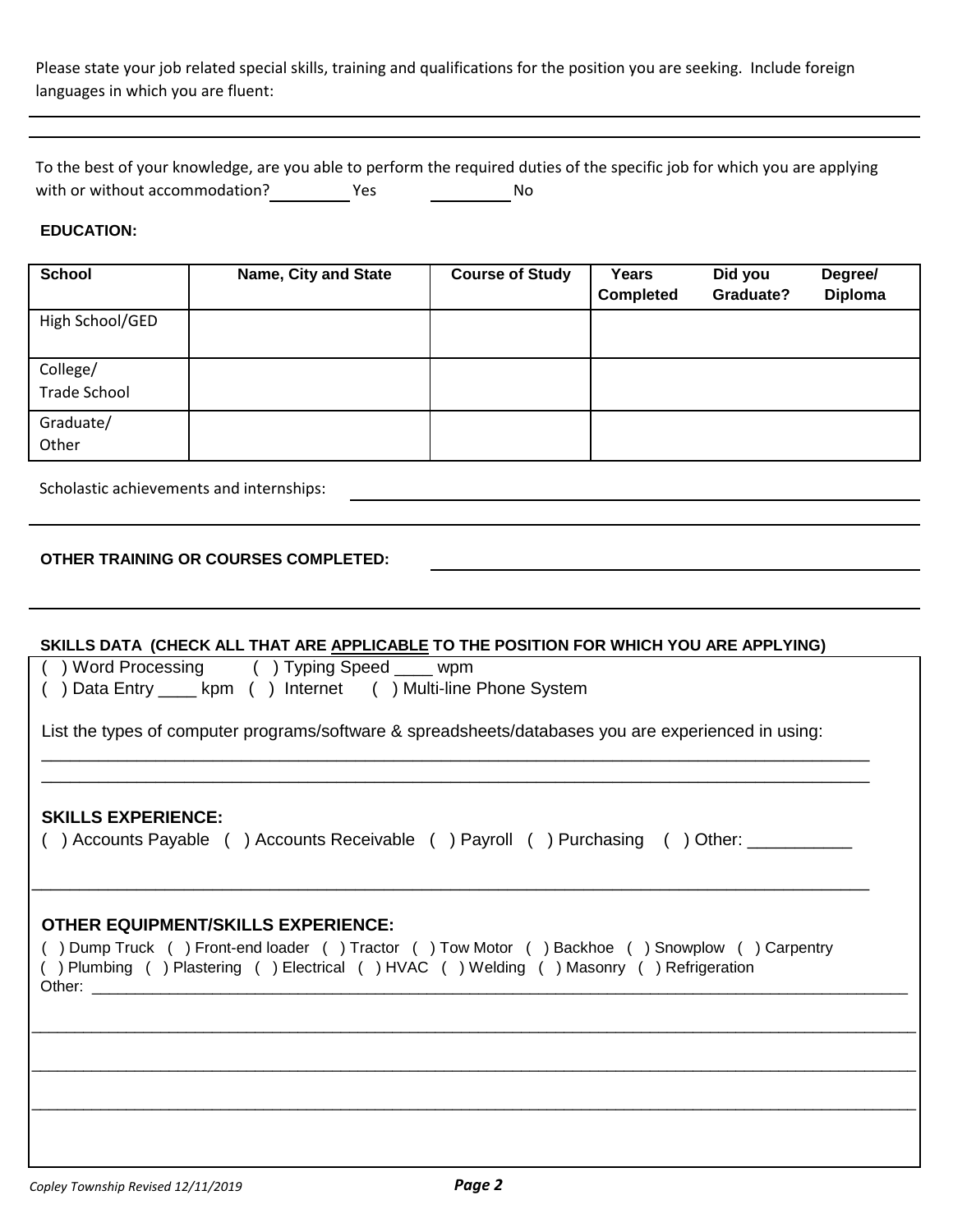| LICENSES AND/OR CERTIFICATIONS (APPLICANTS) CHECK ALL THAT APPLY                                                                                                                                                                                                     |                                                                                                                            |                                                           |                                |  |  |
|----------------------------------------------------------------------------------------------------------------------------------------------------------------------------------------------------------------------------------------------------------------------|----------------------------------------------------------------------------------------------------------------------------|-----------------------------------------------------------|--------------------------------|--|--|
| <b>LICENSE / CERTIFICATION</b>                                                                                                                                                                                                                                       | <b>ISSUING STATE</b>                                                                                                       | <b>LICENSE NUMBER</b>                                     | <b>EXPIRES: Month/day/year</b> |  |  |
| $\Box$<br>DRIVER'S TYPE ________                                                                                                                                                                                                                                     | <u> 1990 - Andrea Andrew Maria (h. 1980).</u><br>1901 - Andrew Maria (h. 1902).                                            |                                                           | $\frac{1}{\sqrt{2\pi}}$        |  |  |
| □<br>CDL Class _______                                                                                                                                                                                                                                               |                                                                                                                            |                                                           | $\frac{1}{\sqrt{2\pi}}$        |  |  |
| $\Box$<br>(Notary, RN/LPN, CPA, etc.)                                                                                                                                                                                                                                |                                                                                                                            |                                                           | $\frac{1}{\sqrt{2\pi}}$        |  |  |
| LEADS _________<br>⊔                                                                                                                                                                                                                                                 |                                                                                                                            |                                                           |                                |  |  |
| EMS ________________<br>□                                                                                                                                                                                                                                            | <u> 1980 - Andrea Albert III, poet e presentant e presentant e presentant e presentant e presentant e presentant e pre</u> | <u> 1989 - Johann Barnett, fransk politiker (d. 1989)</u> | $\frac{1}{\sqrt{2\pi}}$        |  |  |
| $\begin{tabular}{c} \bf{FIRE} \end{tabular}$<br>□                                                                                                                                                                                                                    |                                                                                                                            |                                                           |                                |  |  |
| □<br><b>FIRE APPLICANTS ONLY</b><br>PHYSICAL AGILITY CERTIFICATE                                                                                                                                                                                                     | <b>Testing Location</b>                                                                                                    | Time                                                      | Date                           |  |  |
| <b>OPOTA</b>                                                                                                                                                                                                                                                         | Agency ____________                                                                                                        |                                                           |                                |  |  |
| I understand that if offered a position of employment that requires licenses or certifications and I fail to maintain<br>them or otherwise lose such licenses and/or certificates, my employment can be terminated.<br>ALL APPLICANTS - PLEASE INITIAL: ____________ |                                                                                                                            |                                                           |                                |  |  |
| Has your driver's license ever been suspended _________ or revoked ______? If yes, please give details __________                                                                                                                                                    |                                                                                                                            |                                                           |                                |  |  |
| Do you have proof of auto insurance? Yes _______ No ______ If no, please explain. ____________________________                                                                                                                                                       |                                                                                                                            |                                                           |                                |  |  |
| Have you been involved in any traffic accidents within the last five years? Yes _____ No _____. If yes, please give details:                                                                                                                                         |                                                                                                                            |                                                           |                                |  |  |
|                                                                                                                                                                                                                                                                      |                                                                                                                            |                                                           |                                |  |  |
| REFERENCES: (Provide the names, addresses and telephone numbers of three persons, not related to you, who can                                                                                                                                                        |                                                                                                                            |                                                           |                                |  |  |
| provide information about your suitability for a position with Copley Township. Previous supervisors, co-workers, and/or                                                                                                                                             |                                                                                                                            |                                                           |                                |  |  |
| direct reports are preferred.)                                                                                                                                                                                                                                       |                                                                                                                            |                                                           |                                |  |  |
| Name & Title (if applicable)                                                                                                                                                                                                                                         | <b>City and State</b>                                                                                                      | Telephone Number                                          | <b>Years Known</b>             |  |  |
|                                                                                                                                                                                                                                                                      |                                                                                                                            |                                                           |                                |  |  |
|                                                                                                                                                                                                                                                                      |                                                                                                                            |                                                           |                                |  |  |
|                                                                                                                                                                                                                                                                      |                                                                                                                            |                                                           |                                |  |  |
| Were you ever fired, suspended, demoted, laid off, or asked to resign from any previous paid employment ? Yes __ No __                                                                                                                                               |                                                                                                                            |                                                           |                                |  |  |
| Did you ever resign from a position under threat of being fired, suspended, demoted or laid off? Yes _______ No ________                                                                                                                                             |                                                                                                                            |                                                           |                                |  |  |
| Have you ever served or are you presently serving in the armed forces of the United States or in a Reserve National Guard Unit?                                                                                                                                      |                                                                                                                            |                                                           |                                |  |  |
|                                                                                                                                                                                                                                                                      |                                                                                                                            |                                                           |                                |  |  |
| If applying for employment with us, it is understood that we reserve the privilege of contacting past employers<br>regarding references. May we contact your present employer? _______Yes _________<br><b>No</b>                                                     |                                                                                                                            |                                                           |                                |  |  |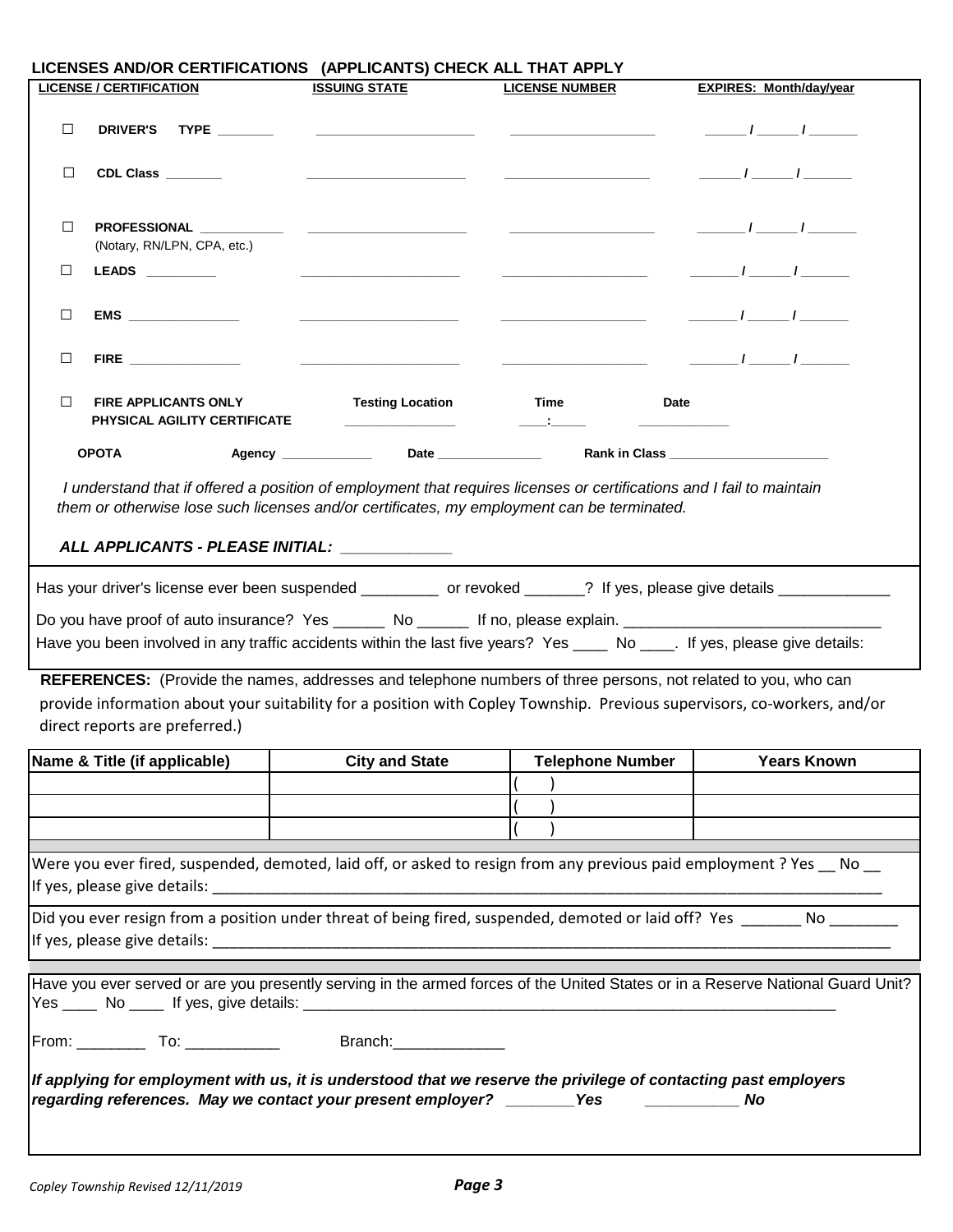*EMPLOYMENT: Please list previous employment starting with your present or most recent employer. Failure to include all employment may be grounds for disqualification.*

| <b>Company Name</b>                       |      |                     |                     | Telephone           |      |
|-------------------------------------------|------|---------------------|---------------------|---------------------|------|
| <b>Street Address</b>                     | City | <b>State</b>        | Zip                 | Dates of Employment |      |
|                                           |      |                     |                     | From:               | To:  |
| Name of Supervisor                        |      |                     |                     | Salary              |      |
|                                           |      |                     |                     | Start:              | End: |
| Job Title and Summary of Responsibilities |      | Part Time<br>$\Box$ | Full Time<br>$\Box$ | Reason for Leaving  |      |
|                                           |      |                     |                     |                     |      |
|                                           |      |                     |                     |                     |      |
|                                           |      |                     |                     |                     |      |
| <b>Company Name</b>                       |      |                     |                     | Telephone           |      |
|                                           |      |                     |                     |                     |      |
| <b>Street Address</b>                     | City | State               | Zip                 | Dates of Employment |      |
|                                           |      |                     |                     | From:               | To:  |
| Name of Supervisor                        |      |                     |                     | Salary              |      |
|                                           |      |                     |                     | Start:              | End: |
| Job Title and Summary of Responsibilities |      | $\Box$ Part Time    | $\Box$ Full Time    | Reason for Leaving  |      |
|                                           |      |                     |                     |                     |      |
|                                           |      |                     |                     |                     |      |
|                                           |      |                     |                     |                     |      |
| <b>Company Name</b>                       |      |                     |                     | Telephone           |      |
|                                           |      |                     |                     |                     |      |
| <b>Street Address</b>                     | City | State               | Zip                 | Dates of Employment |      |
|                                           |      |                     |                     | From:               | To:  |
| Name of Supervisor                        |      |                     |                     | Salary              |      |
|                                           |      |                     |                     | Start:              | End: |
| Job Title and Summary of Responsibilities |      | $\Box$ Part Time    | $\Box$ Full Time    | Reason for Leaving  |      |
|                                           |      |                     |                     |                     |      |
|                                           |      |                     |                     |                     |      |
|                                           |      |                     |                     |                     |      |
| <b>Company Name</b>                       |      |                     |                     | Telephone           |      |
|                                           |      |                     |                     |                     |      |
| <b>Street Address</b>                     | City | State               | Zip                 | Dates of Employment |      |
|                                           |      |                     |                     | From:               | To:  |
| Name of Supervisor                        |      |                     |                     | Salary              |      |
|                                           |      |                     |                     | Start:              | End: |
| Job Title and Summary of Responsibilities |      | $\Box$ Part Time    | $\Box$ Full Time    | Reason for Leaving  |      |
|                                           |      |                     |                     |                     |      |
|                                           |      |                     |                     |                     |      |
|                                           |      |                     |                     |                     |      |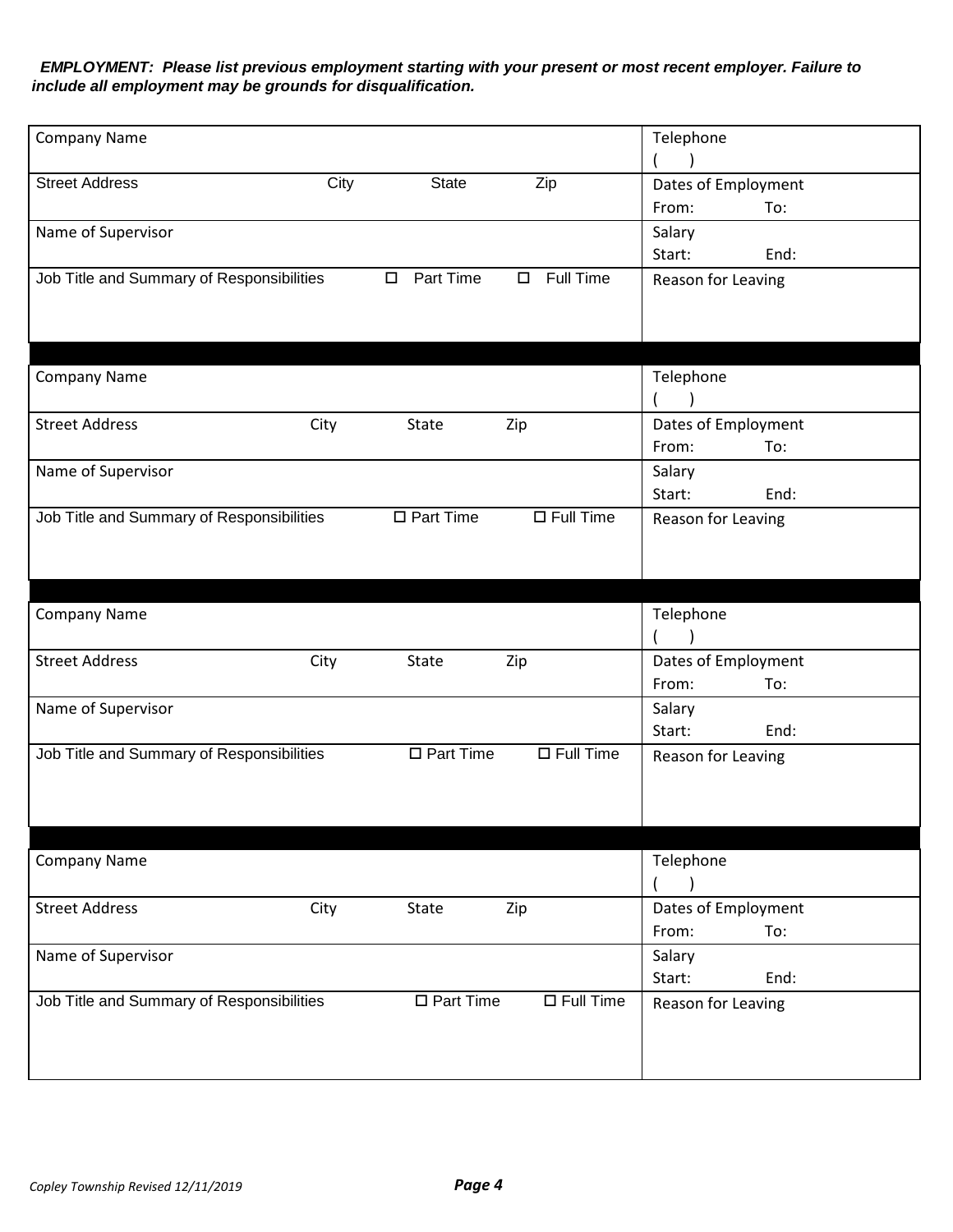# **IMPORTANT PLEASE READ BEFORE SIGNING**

# **Certification**

I certify that all of my responses on this Application for Employment are true and complete. When an item is left blank, it is because there is no information within its scope.

My signature constitutes my authorization for Copley Township to make a thorough investigation of my entire work and personal history and may verify all of the data given in my Application for Employment, related papers, and/or oral interviews. I authorize such investigation and the giving and receiving of any information requested by Copley Township and I release from liability any person giving or receiving any such information. I understand that my falsification of data given in my application or in any job interview or the discovery of derogatory information about me as a result of my pre-employment background check will prevent me from being hired, or if hired, will subject me to immediate dismissal.

I further understand that if I am offered employment, I will be required to undergo drug testing, which may include obtaining body tissue or fluid samples and analysis of them, and that failure to submit to and/or to pass such testing will result in withdrawal of any offer of employment or, if hired, will subject me to immediate dismissal.

I further understand that I may be asked to take a physical agility test, physical exam, psychological assessment, review of all medical records including BWC files, background and credit check.

If I am hired, Copley Township will require me to produce certain documents within three (3) business days of my hire date in order to comply with the Immigration Reform and Control Act of 1986. I further understand that any offer of employment is contingent upon providing the appropriate documents.

I also understand that if my position is an "at will" position, either Copley Township or I may terminate my employment at any time, with or without cause.

I have read, understand and agree to the above.

Signature of Applicant

**Date** 

*Sworn to before me and subscribed in my presence this \_\_\_\_\_\_\_\_\_ day of \_\_\_\_\_\_\_\_\_*,

*Notary Public*

*Thank you for your interest in employment with Copley Township*

**For Copley Township Use Only:**

**Referred to Department:**

*Interviewed by: Date*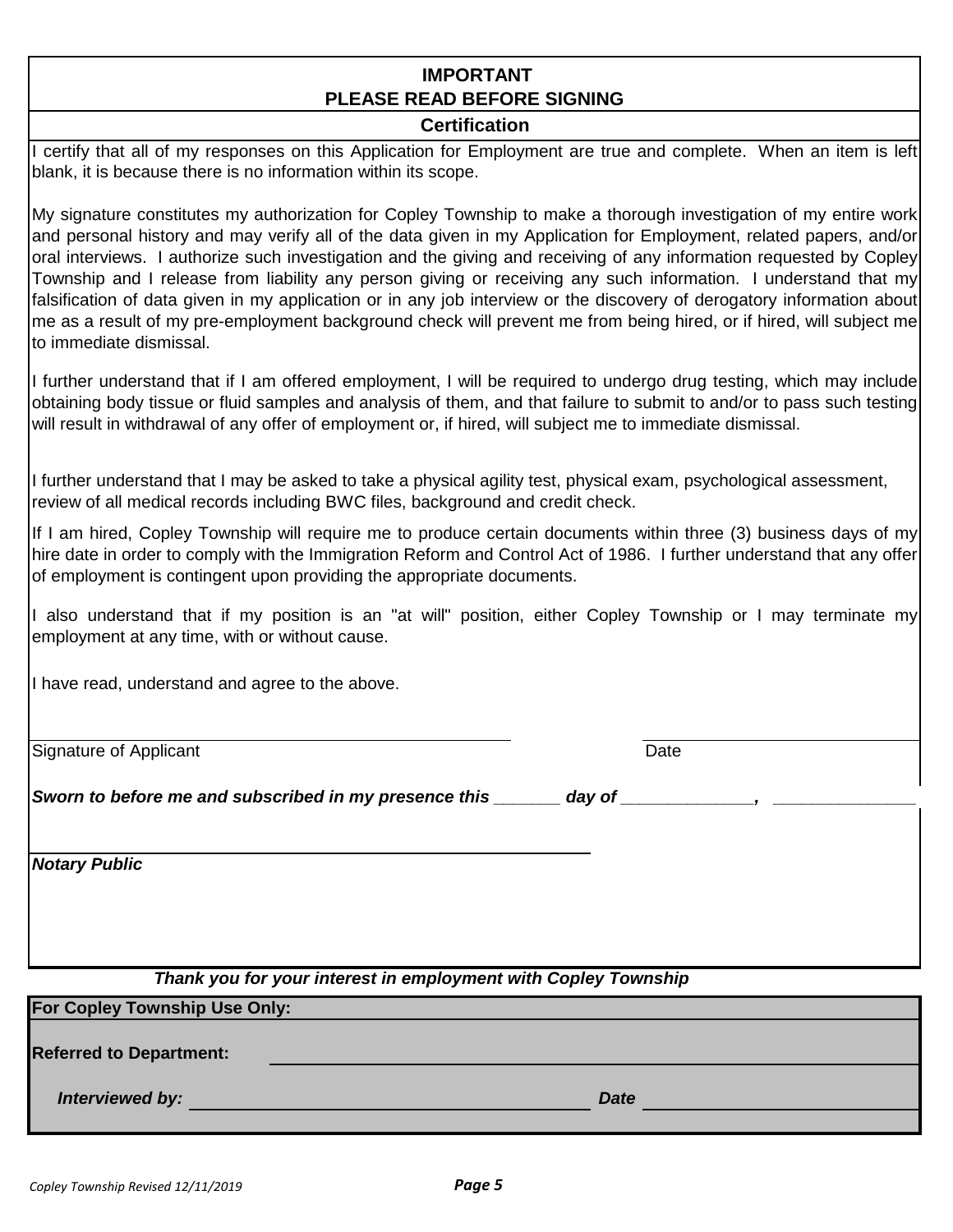# **NOTICE REGARDING BACKGROUND INVESTIGATION (IMPORTANT - PLEASE READ CAREFULLY BEFORE SIGNING ACKNOWLEDGMENT**

Employer ("the Company") may obtain information about you from a consumer reporting agency for employment purposes. Thus you may be the subject of a "consumer report" and/or an "investigative consumer report" which may include information about your character, general reputation, personal characteristics, and/or mode of living, and which can involve personal interviews with sources such as your neighbors, friends, or associates. These reports may be obtained at any time after receipt of your authorization and, if you are hired, throughout your employment. You have the right, upon written request made within a reasonable time after receipt of this notice, to request disclosure of the nature and scope of any investigative consumer report. Please be advised that the nature and scope of the most common form of investigative consumer report obtained with regard to applicants for employment is an investigation into your education and/or employment history conducted by Corporate Screening Services, Inc., 16530 Commerce Court, Cleveland, OH 44130, Phone: 800-229-8606, Fax: (440) 243-4204 or another outside organization. The scope of this notice and authorization is all-encompassing, however, allowing Employer to obtain from any outside organization all manner of consumer reports and investigative consumer reports now and, if you are hired, throughout the course of your employment to the extent permitted by law. As a result, your should carefully consider whether to exercise your right to request disclosure of the nature and scope of any investigative consumer report.

**New York applicants or employees only**: You have the right to inspect and receive a copy of any investigative consumer report requested by Employer by contacting the consumer reporting agency identified above directly.

# **ACKNOWLEDGEMENT AND AUTHORIZATION FOR BACKGROUND CHECK**

I acknowledge receipt of the separate documents entitled DISCLOSURE REGARDING BACKGROUND INVESTIGATION, DISCLOSURE REGARDING "INVESTIGATIVE CONSUMER REPORT" BACKGROUND INVESTIGATION, and certify that I have read and understand all of those documents. I hereby authorize the obtaining of "consumer reports" and/or "investigative consumer reports" by Copley Township ("Employer") at any time after receipt of this authorization and throughout my employment, if applicable. To this end, I hereby authorize, without reservation, any law enforcement agency, administrator, state or federal agency, institution, school or university (public or private), information service bureau, employer, or insurance company to furnish any and all background information requested by **Corporate Screening, 16530 Commerce Court, Cleveland, Ohio 44130-6305; Tel. #1.800.229.8606**; **www.corporatescreening.com** and/or Employer. I agree that a facsimile ("fax"), electronic or photographic copy of this Authorization shall be as valid as the original.

**New York applicants only:** Upon request, you will be informed whether or not a consumer report was requested by the Employer, and if such report was requested, informed of the name and address of the consumer reporting agency that furnished the report. You have the right to inspect and receive a copy of any investigative consumer report requested by the Employer by contacting the consumer reporting agency identified above directly. By signing below, you acknowledge receipt of Article 23-A of the New York Correction Law.

**New York City applicants only**: By signing this form, you further authorize the Company to provide you with a copy of your consumer report, the New York City Fair Chance Act Notice form, and any other documents, to the extent required by law, at the mailing address and/or email address you provide to the Company.

**Minnesota applicants only**: You have the right to submit a written request to the consumer reporting agency for a complete and accurate disclosure of the nature and scope of any consumer report the Company ordered about you. The consumer reporting agency must provide you with this disclosure withing five business days after its receipt of your request or the report was requested by the Company, whichever date is later. Please check this box if you would like to receive a copy of a consumer report if one is obtained by the Company.  $\Box$ 

**Oklahoma applicants only**: Please check this box if you would like to receive a copy of a consumer report if one is obtained by the Employer. □

**Washington State applicants only**: You also have the right to request from the consumer reporting agency a written summary of your rights and remedies under the Washington Fair Credit Reporting Act.

Name (please print): \_\_\_\_\_\_\_\_\_\_\_\_\_\_\_\_\_\_\_\_\_\_\_\_\_\_\_\_\_\_\_\_\_\_\_\_\_\_\_\_\_\_\_\_\_\_\_\_\_\_\_\_\_\_\_\_

Signature: \_\_\_\_\_\_\_\_\_\_\_\_\_\_\_\_\_\_\_\_\_\_\_\_\_\_\_\_\_\_\_\_\_\_\_\_\_\_\_\_\_\_\_\_\_\_\_\_\_ Date: \_\_\_\_\_\_\_\_\_\_\_\_\_\_\_\_\_\_\_\_\_\_\_\_\_\_\_\_\_\_\_\_\_